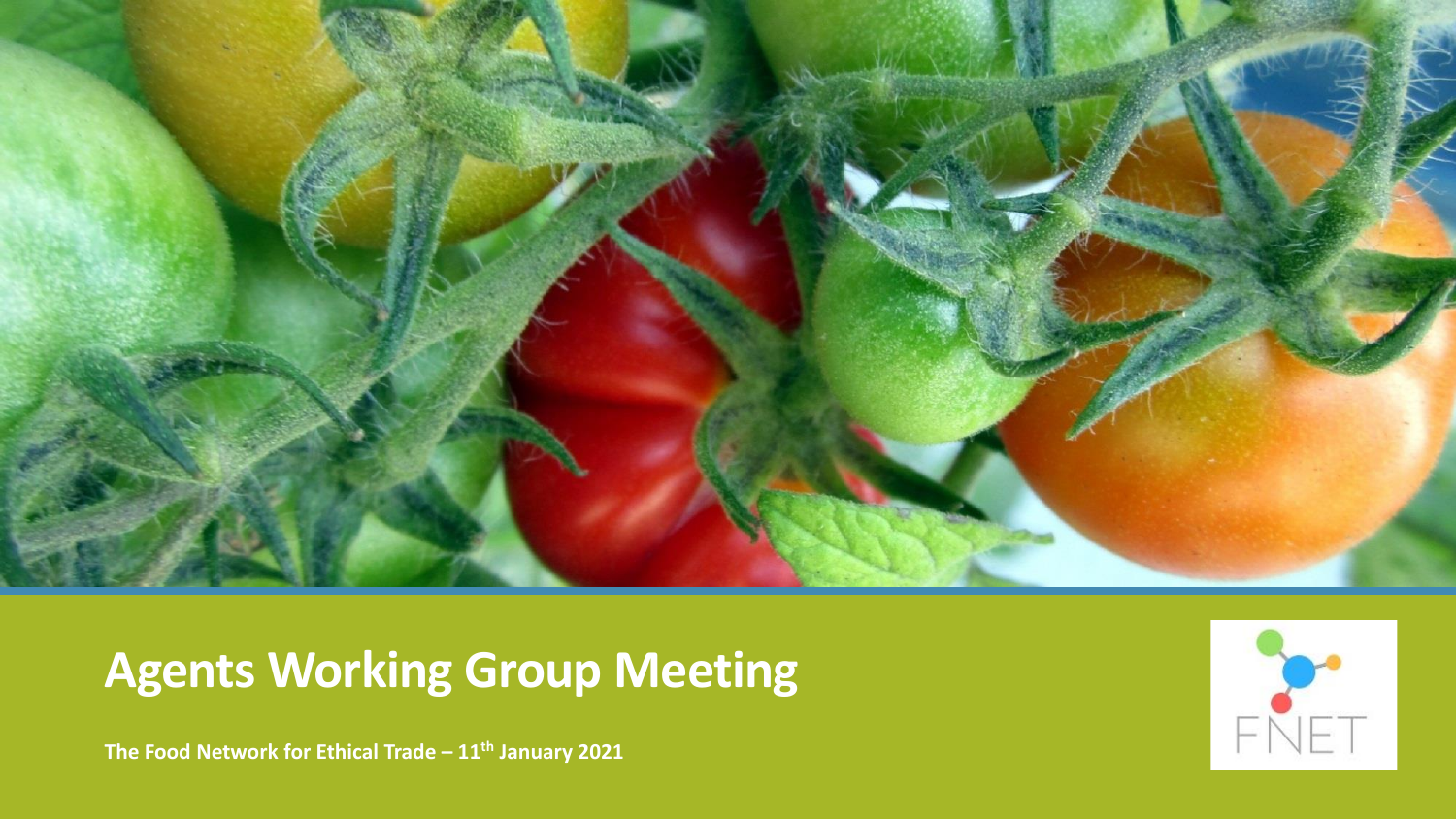## **Attendees**

**Gian Stefano Cecca - Atlante**

**Alison Walker – Fullers Food**

**Candida Barbato – Socialstance**

**Clare Clifton – Worldwise**

**Deborah Johnson – M&S**

**Emily Rowbotham – LDH**

**Fiona Wheatley - Bakkavor**

**Margaret Lishmund – Winterbotham Darby**

**Helen Smith – Winterbotham Darby**

**Georgia Worrall - Caterers Choice**



### **Apologies**

**Harvey Sansome – Global Pacific Paul Williams – Princes Group Carl Cooper – Westbridge Foods**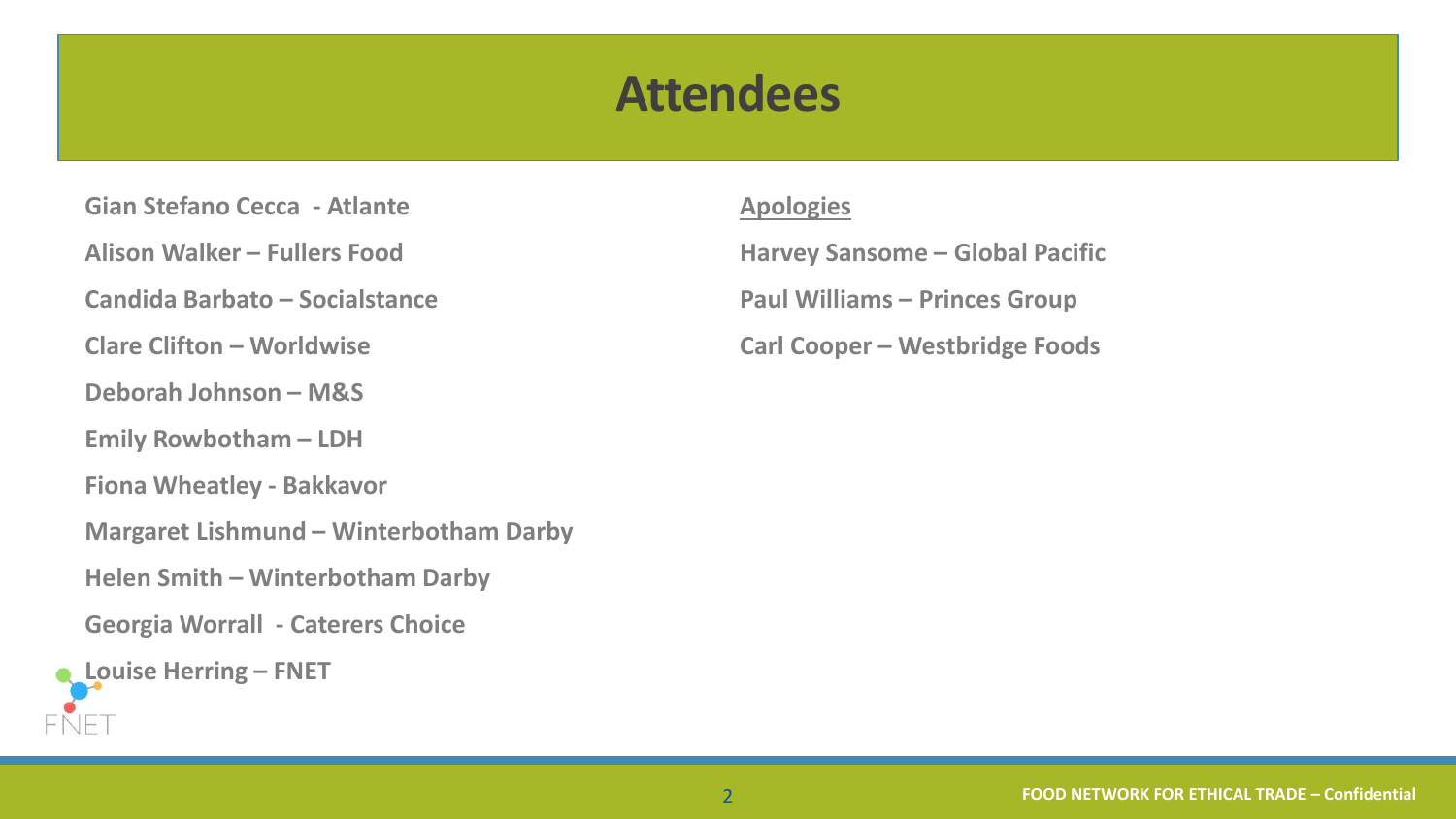## **Competition Law Statement**

"*Today we are meeting to discuss the Food Network for Ethical Trade.* 

We take competition compliance seriously. Whilst discussions can cover matters of interest *to our industry, we cannot discuss or exchange sensitive commercial information.* 

*If at any time during this meeting, you think our discussions may be in breach of competition rules, please inform the Chair. The Chair may close the meeting at any time if she believes that discussions are in breach of competition law"* 

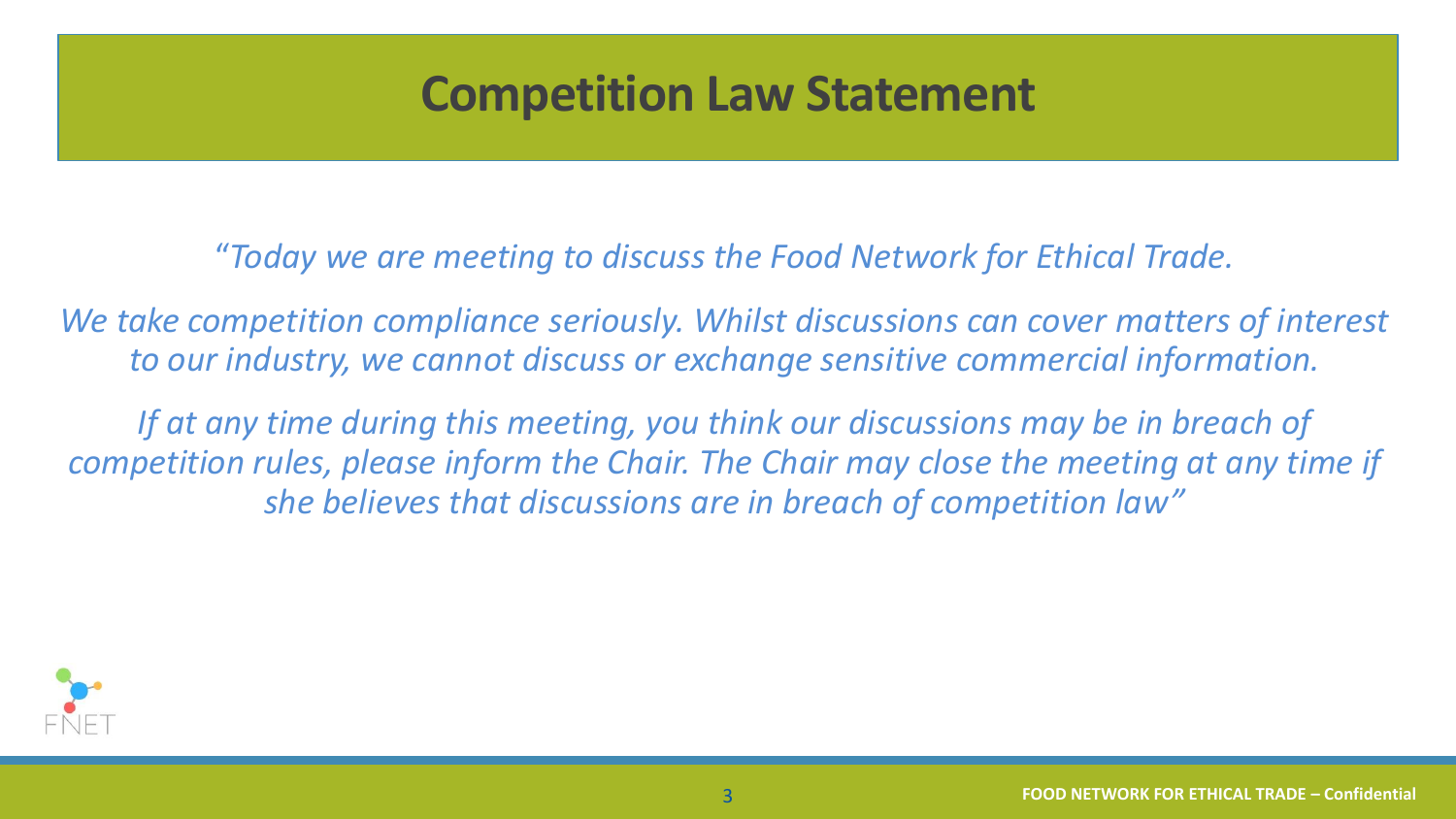# **Agenda**

| <b>Approximate timing</b> | <b>Item</b>                                                      |
|---------------------------|------------------------------------------------------------------|
| 09.00                     | Welcome and introductions (LH)                                   |
| 09.00-09.30               | Common challenges for agents and next steps for the group        |
| 09.30-09.40               | FNET presentation on Italian working risks                       |
| 09.40-09.50               | Presentation from Gian about Italian supply chain                |
| 09.50-10.00               | Helping suppliers understand risk presentation – member comments |
| 10.00                     | Close (LH)                                                       |

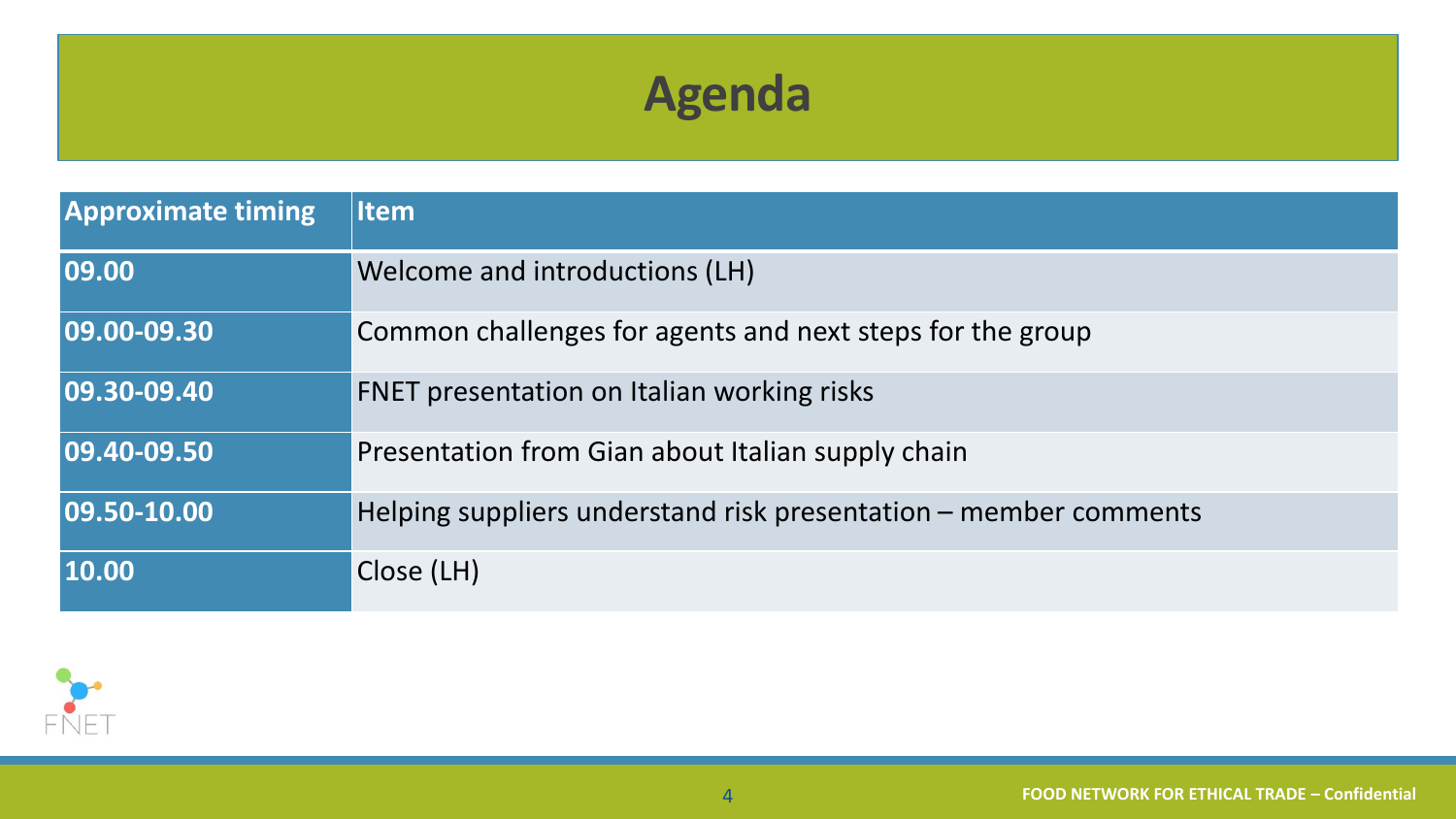# **First meeting 13.10.2021**

### **Common challenges identified:**

- Lack of leverage with suppliers  $-$  how to encourage change?
- Retailers are setting targets without considering the agent particularities and without aligning between each other
- Some agents are lacking effective supplier questionnaires and/ or ET experience
- Working in small ET teams with vast supply chains
- How to treat suppliers which are not on SEDEX (questionnaires, not so expensive audits)**?**

### **Proposed actions:**

- Sourcing countries of all agents will be shared anonymously to identify whether agents as a group can have more leverage with their suppliers
- Collect common challenges of suppliers if synergies in sourcing countries identified
- Create a more proactive relationship as a group with the retailers
- Currently monthly meetings in this group for the time being

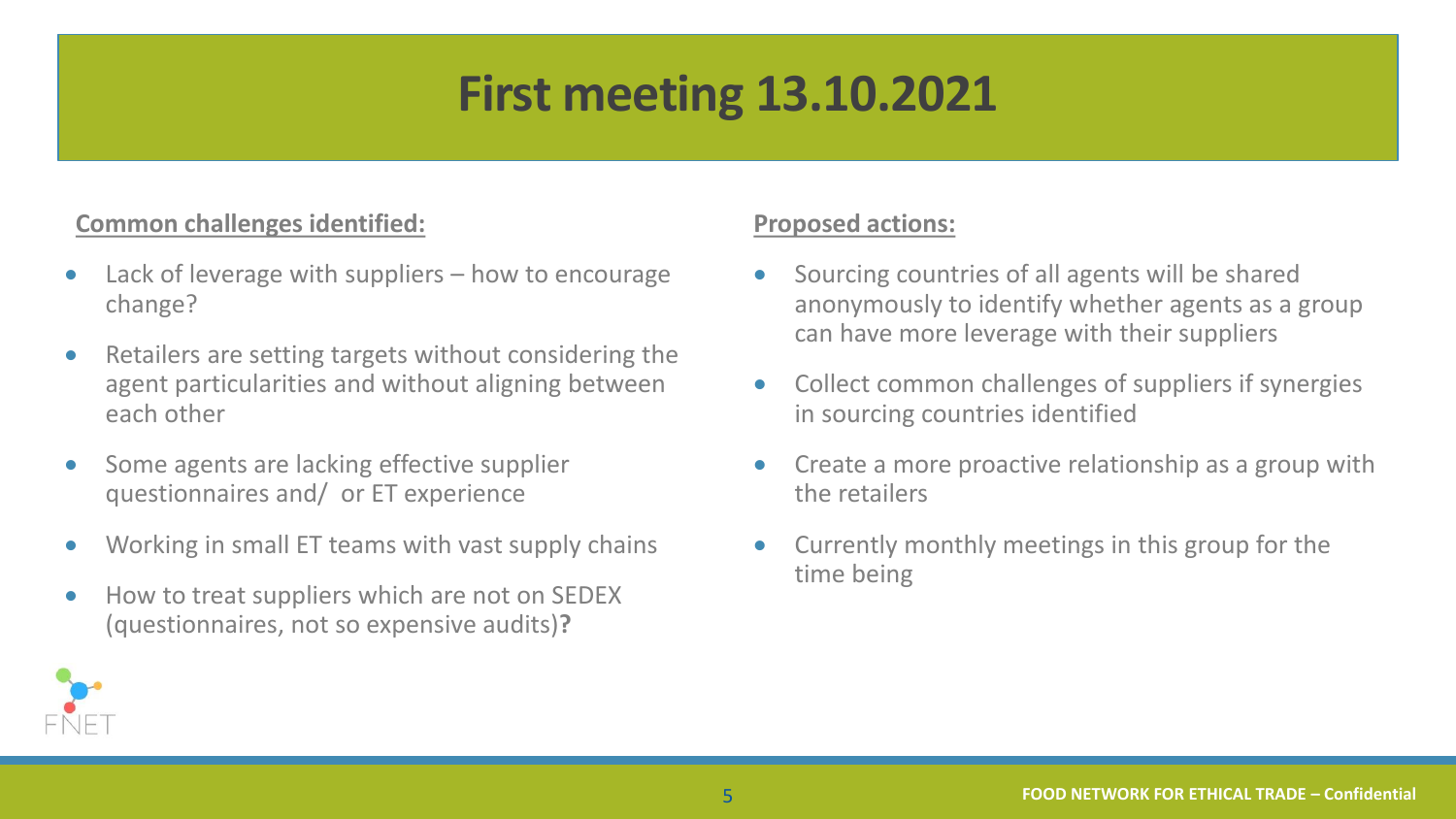# **Second meeting November 2021**

### **Minutes**

- Welcome and introduction of one new member Carl from Westbridgefoods
- Presentation of Global Pacific's supplier CSR Questionnaire by Harvey:
	- Using office 365 Share Point
	- Questions and answers can be easily edited
	- Suppliers only receive a link to fill it in, and do not need office 365 license for it
	- The quicker it is to go through (yes/no answers), the higher the survey response rate
	- Winterbotham Darby also using Share Point



### **Proposed actions:**

- Agents sharing top 4 common sourcing countries
	- **Italy**: Atlante, Global Growers, LDH, Princes, Winterbotham Darby, Worldwise Foods
	- **France**: Atlante, Fullers, Global Growers, LDH, Princes, Winterbotham Darby
	- **Spain**: Fullers, Global Growers, Princes, Winterbotham Darby, Worldwise Foods
	- **UK**: Atlante, Fullers, LDH, Princes
- Followed by Thailand, Poland, Belgium, Germany, Indai
- Monthly meetings changed to every 2 months
- Idea is to continue the meetings with 30 mins covering 1 topic and 30mins covering 1 common sourcing country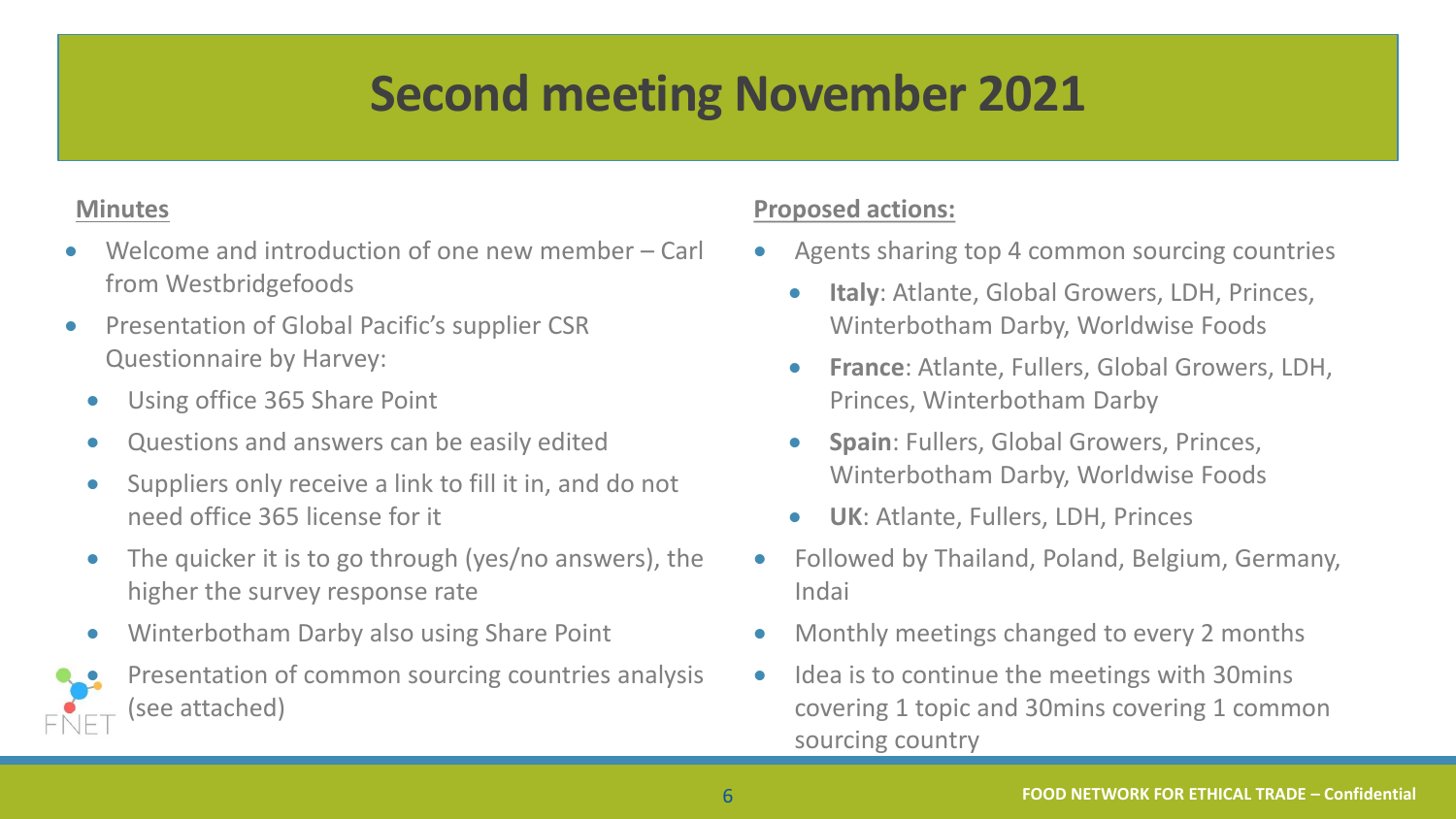## **Italy labour issues**

### **145 000 (2016)**

live in conditions of slavery



400,000 labourers risk being illegally employed by mafia-like organisations

#### April 26, 2017

#### A Woman's Death in Italy Spotlights **Modern Slavery**

V Tweet 3 Share

RELATED CAMPAIGNS & TOPICS Bankrupt Slavery: Dismantling the Business of Human Trafficking, Human Trafficking

Earlier this month the New York Times ran a story on Paola Clemente, a 49-year-old woman who died working in the grape fields of southern Italy. The investigation into her death uncovered a complex network of human trafficking and forced labor exploitation

### Oxfam study on unfair working<br>conditions in Italy's wine industry

The organisation interviewed 79 workers on behalf of Swedens Systembolaget.





Are your tinned tomatoes<br>picked by slave labour?

EXPLOITATION | AGRICULTURE | FARMING | MIGRANT WORKERS

Secret slaves: Indian farm workers in Italy

**How The Pandemic Helped Gangmasters Exploit The Invisible Agricultural Workers Of** Italy



Robots Take Over Italy's Vineyards as Winerie **Struggle With Covid-19 Worker Shortages** 

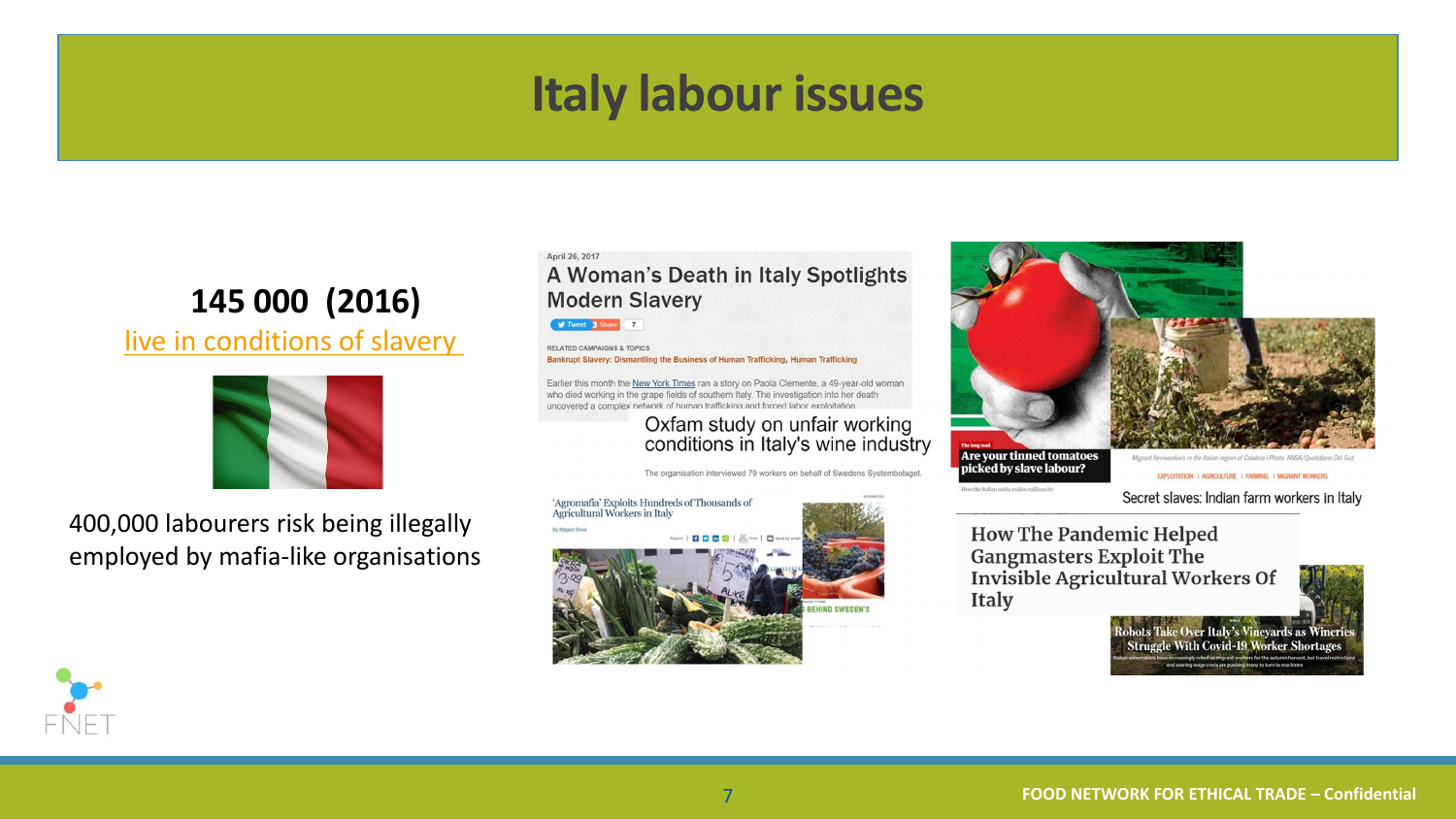# **Italian agricultural risks**

- Broad labour exploitation risks:
	- No contract or contract below hours worked
	- A salary between 30 and 50% of legal minimum (Contratto Collettivo Nazionale del Lavoro)
	- Working hours from 8 to 14 per day
	- Lack of H&S measures (e.g. water, toilets, PPE)
	- Women paid 20% less than men
	- Lack of grievance system / unionisation / other forms of abuses
- Grey and black work, however, occurs also without intermediaries and it is a very widespread phenomenon in all sectors
- Whilst 20% of workers impacted by caporalato across the nation are Italians, unions say that the proportion of Italians impacted by grey work in all sector, especially in agriculture is greater

<https://www.ildolomiti.it/cronaca/2020/dalle-cooperative-senza-terra-alle-agromafie-il-trentino-fa-gola-al-nuovo-caporalato-omizzolo-mette-fuori-gioco-il-tessuto-economico-locale> //oxfamilibrary.openrepository.com/bitstream/handle/10546/620619/rr-people-behind-prices-tomato-060219-en.pdf :ps://www.oxfam.se/sites/default/files/the\_workers\_behind\_swedens\_italian\_wine.pdf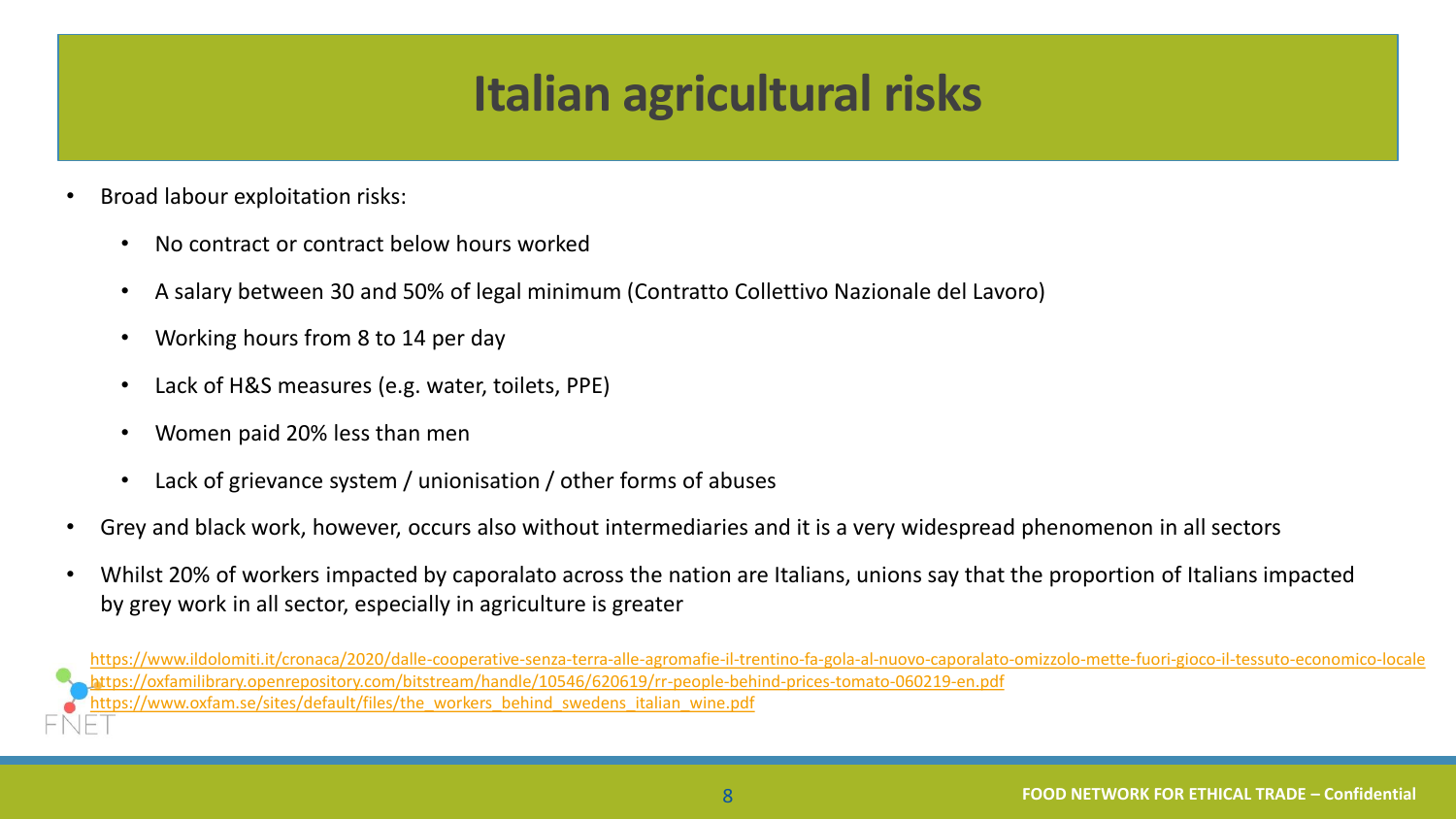## **Italian agricultural risks**

| <b>Forced labour</b>                                |                            |                    |                  |  |
|-----------------------------------------------------|----------------------------|--------------------|------------------|--|
| Severity                                            | Actual/potential           | Contribution       | Leverage         |  |
| Medium scope, major scale,<br>remediable            | Potential - likely         | Contributes        | $low$ - moderate |  |
| Low wages                                           |                            |                    |                  |  |
| Severity                                            | Actual/potential           | Contribution       | Leverage         |  |
| Large scope, moderate scale,<br>remediable          | Potential - very<br>likely | <b>Contributes</b> | Moderate         |  |
| <b>Excessive working hours</b>                      |                            |                    |                  |  |
| Severity                                            | Actual/potential           | Contribution       | Leverage         |  |
| Medium scope, major scale,<br>remediable for most   | Potential - very<br>likely | Contributes        | Low              |  |
| Health and safety risks in vineyards and wineries   |                            |                    |                  |  |
| Severity                                            | Actual/potential           | Contribution       | Leverage         |  |
| Moderate scope, major scale,<br>remediable for most | Potential - likely         | Contributes        | Moderate         |  |
| Lack of access to remedy                            |                            |                    |                  |  |
| Severity                                            | Actual/potential           | Contribution       | Leverage         |  |
| Large scope, moderate scale,<br>remediable          | Potential - very<br>likely | Linked             | $low - medium$   |  |
| Restrictions to freedom of association              |                            |                    |                  |  |
| Severity                                            | Actual/potential           | Contribution       | Leverage         |  |
| Medium scope, moderate scale,<br>remediable         | Potential - very<br>likely | Linked             | $Low - medium$   |  |
| Sexual harassment and gender discrimination         |                            |                    |                  |  |
| Severity                                            | Actual/potential           | Contribution       | Leverage         |  |
| Small scope, moderate - major<br>scale, remediable  | Potential - likely         | Linked             | Low              |  |
| Poor, unsafe and unsanitary housing                 |                            |                    |                  |  |
| Severity                                            | Actual/potential           | Contribution       | Leverage         |  |
| Medium scope, moderate scale,<br>remediable         | Potential - likely         | Contributes        | Low              |  |



[The Workers Behind Sweden's Italian Wine: An illustrative Human Rights Impact](https://policy-practice.oxfam.org/resources/the-workers-behind-swedens-italian-wine-an-illustrative-human-rights-impact-ass-621266/)  Assessment of Systembolaget's Italian wine supply chains - Oxfam Policy & Practice

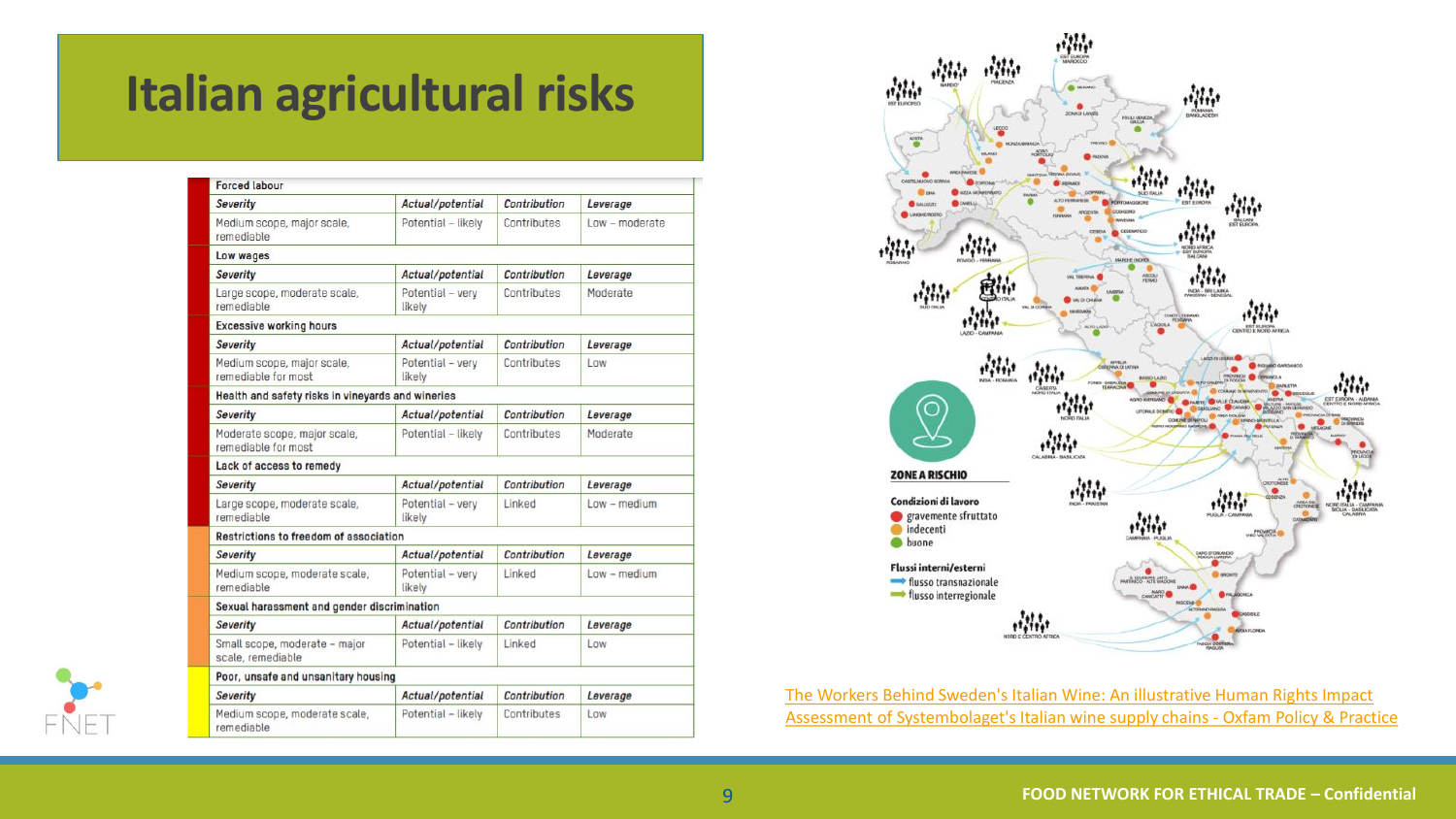## **Italian regulatory framework - recruitment**

### **Recruitment fees**

- In Italy, temporary work agencies are NOT allowed to demand or receive (directly or indirectly) any payment from workers.
- Any form of sign-up worker fee is forbidden, including fees to finalize the employment contract or to participate in trainings organized by the temporary work agencies.

### **Slavery**

- Article 13 of the Constitution declares that personal liberty is inviolable
- Articles 600 and 602 of the penal code criminalise placing or holding a person in conditions of slavery –defined as the exercise over a person of powers and rights corresponding to ownership – and the sale and purchase of slaves.

### **Intermediaries / modern slavery**

- The article 603 of penal code was reformulated by the law no 199/2016 which defines two crimes
	- **Illegal labour intermediation**  criminalise labour provision to third parties in condition of exploitation as crime
	- **Labour exploitation**  criminalise the use, recruitment or employment of labour in condition of exploitation also but not only through labour intermediation
- **Labour exploitation** is defined as :
	- Working conditions that contravene labour laws on legal minimum, working hours / rest day & H&S
	- Provision of working conditions, living conditions and surveillance methods degrading for workers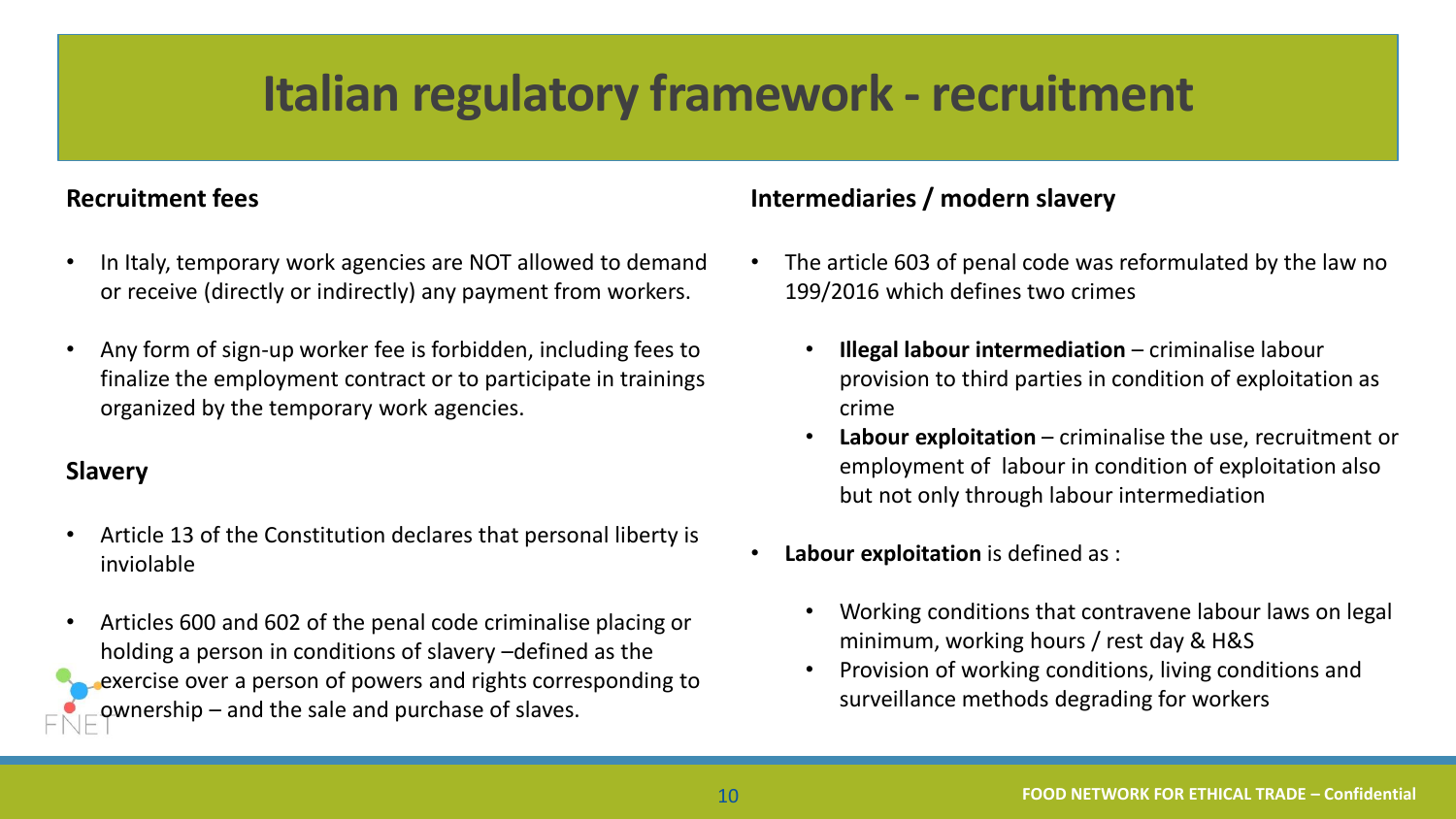# **Italian regulatory framework – recruitment fees**

### **Historical recruitment fees**

- Paid by majority of N. African & Asia migrants during journey to Italy whether documented or not. Paid to entities, often NOT residing in Italy
- Documented migrants reported to pay fees for agency fees, security clearances and skills certificates
- Undocumented migrants from Africa pay fees to people along the way. Amounts vary depending on nationalities

### **Fees paid on a daily basis to caporali**



- Caporali are informal labour providers (one or a network of individuals) who collect and transport labour from accommodation to place of work. Sometimes they organise and monitor labour performance
- Fees are paid to caporali in cash on daily basis for transport, food and other necessities. In the South of Italy, workers are reported to pay on average 5 euro for transport, 1,5€ for water and 3€ for food. Generally caporali receive a compensation from the employer too. With time, this practise has become increasingly organised and controlled by criminal networks.
- Caporali are used by farms with large labour needs at peaks (harvesting or other operations) or with challenges to recruit labour in isolated areas. In mechanised harvest, caporali are also used in certain situations (e.g. weather conditions, type of products, etc)
- Very prominent in agriculture in the Southm it has been reported to happen in the Center and in the North.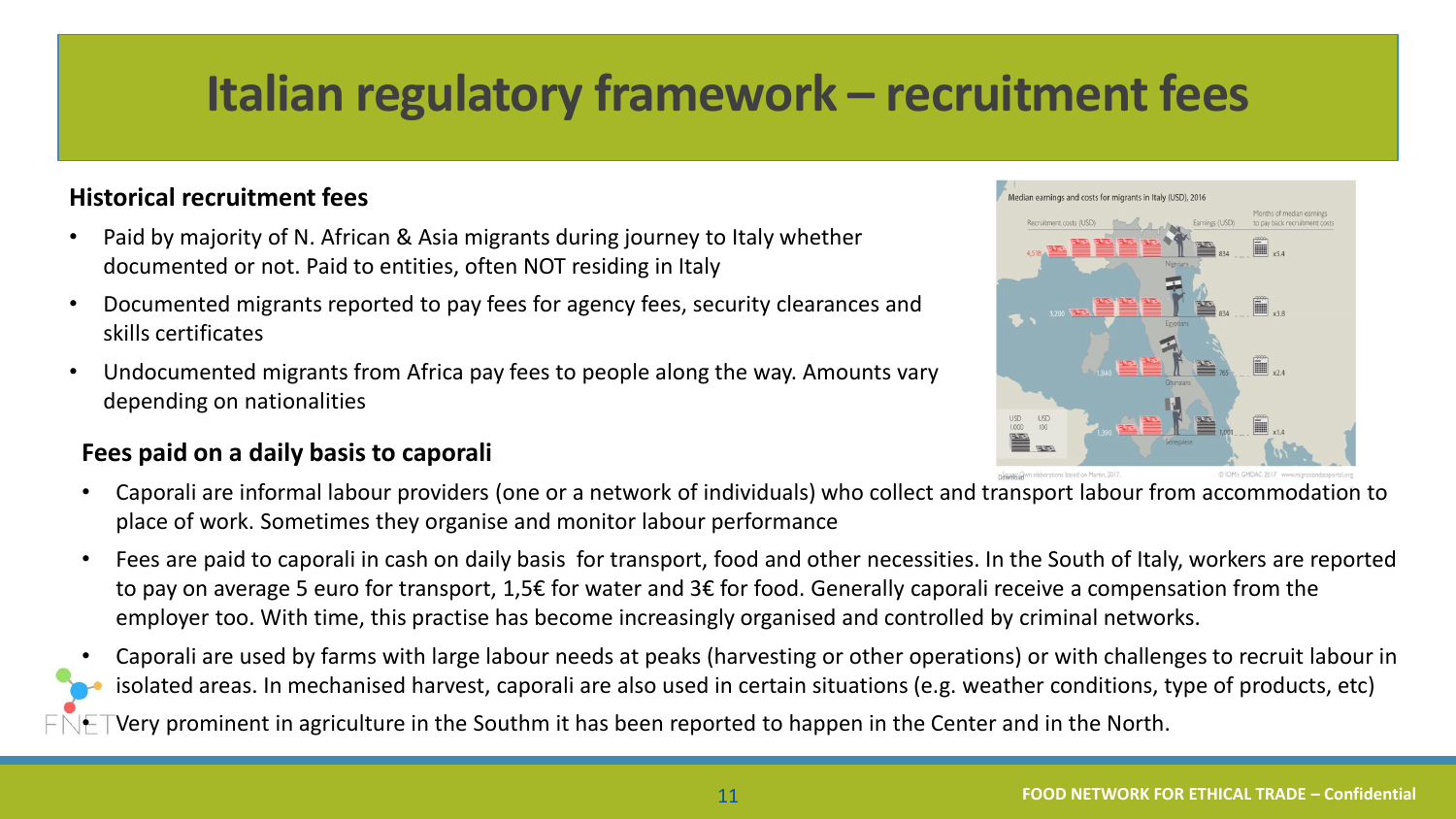## **Italian regulatory framework – cooperatives without land (a "new" form of caporalato)**

### **Fees paid on a daily basis to caporali**

- More organised form of caporalato consisting in fictitious companies constituted to benefit from flexible tax and labour laws
- Some are legally formed in Easter Europe, some are Italian entities constituted as cooperatives. Many have foreign owners (prestanome). They tend to be temporary entities.
- They offer labour to companies under either Easter European or flexible Italian contractual models.
- The employment relationship is between the workers and the labour provider, often however the "company" who uses the workers also manages them
- Mostly these entities recruit directly from Easter Europe, as well Africa and Asian workers.
- Across sectors and regions but prominent in agriculture especially in the larger primary production sites of North Italy

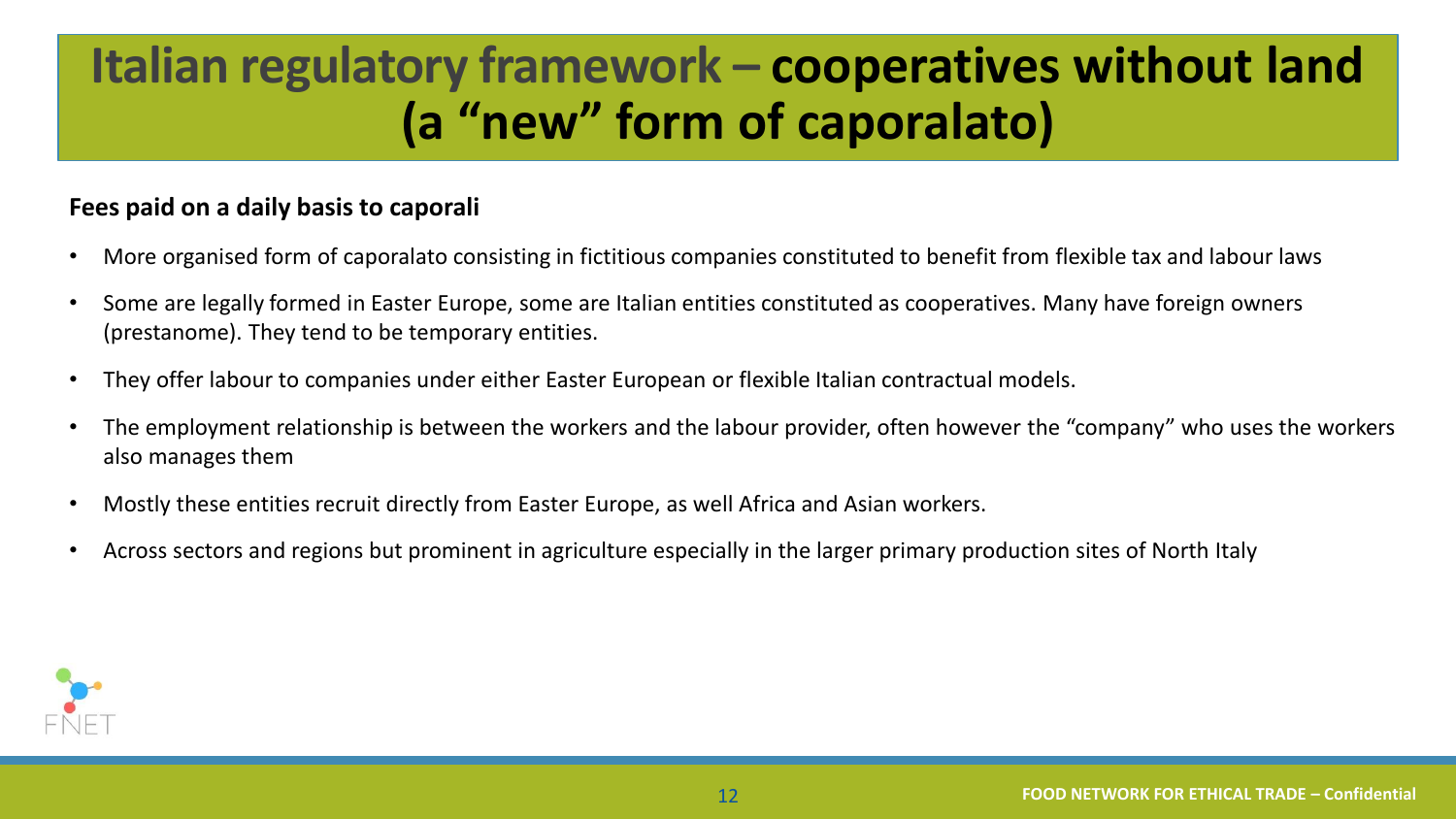# **Existing ethical trade initiatives**

- Active since 2017 among UK and EU retailers importers. Collaboration among Italy companies established at end of 2020
- Goal: to improve human rights impact of Italian supply chains of project members by using collaboration to improve labour conditions, due diligence & monitoring
- 2021 activities
	- Defined shared risk assessment criteria among Italian participants
	- Developed awareness raising material for COOPs / Ops for Italy based companies to delivered
	- Developed shared COOP maps to identify overlapping supply chain for Italy based participants
	- Raised awareness among UK/EU/Italian members about government, NGOs & producers associations projects, relevant for growers
	- Provided quarterly updates on human rights developments in the countries as well as emerging risk